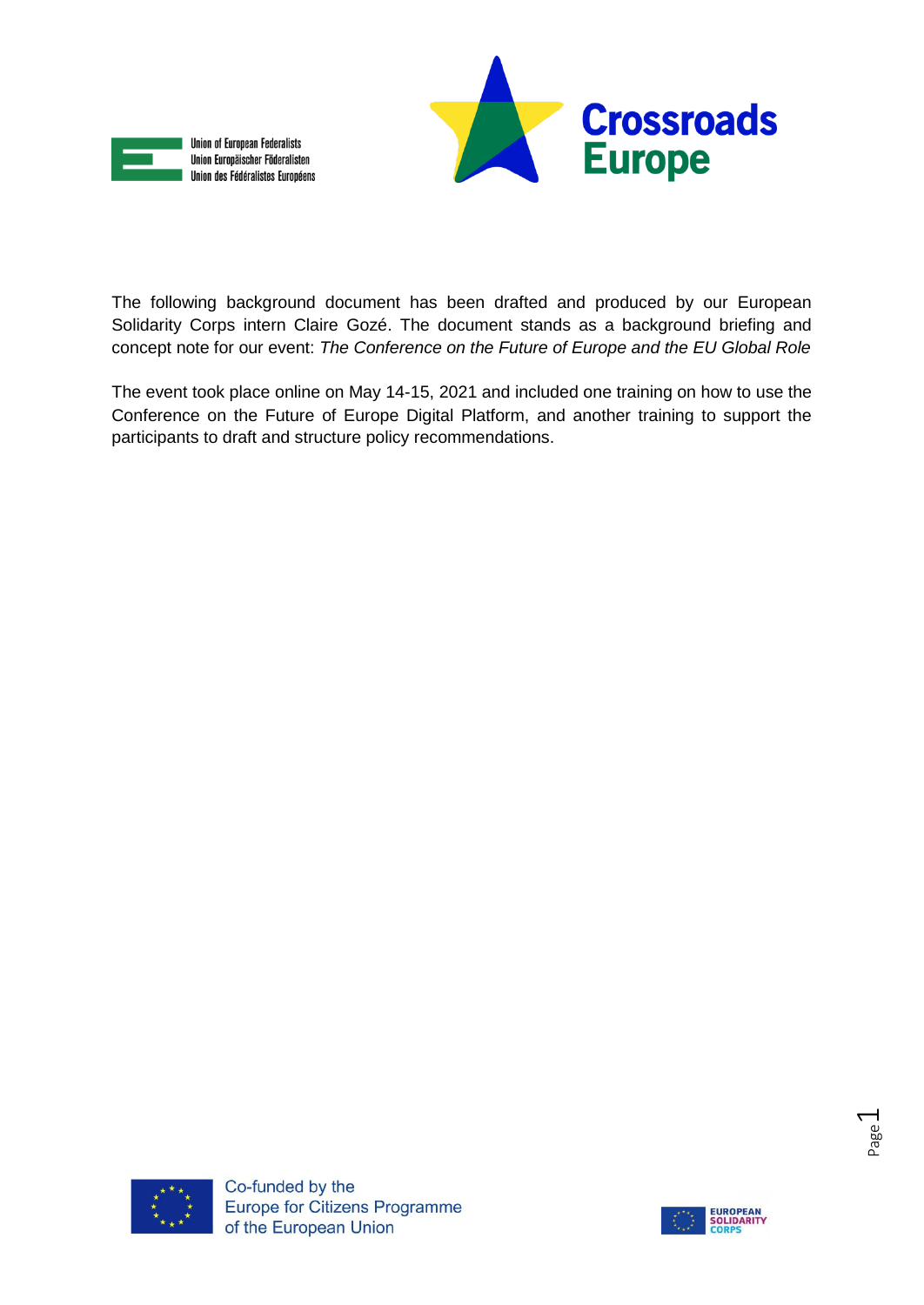



# 14 years after the Lisbon Treaty, what is the present state and the future of EU foreign policy?

The Lisbon Treaty, which entered into force on 1 January 2009, gave the EU a legal personality and an institutional structure for its external service. It also eliminated the pillar structure put in place by the EU Treaty in 1993. It created a series of new CFSP (Common Foreign and Security Policy) actors, including the office of High Representative of the Union for Foreign Affairs and Security Policy, who is also Vice-President of the Commission (VP/HR), and the new permanent President of the European Council. In addition, it established the European External Action Service (EEAS) and strengthened the Common Security and Defence Policy (CSDP), which is an integral part of the CFSP.

The legal basis for the CFSP is set out in the EU Treaty and was revised in the Lisbon Treaty. Title V (Articles 21-46) of the TEU sets out general provisions on the Union's external action like: compliance with UN charter, promoting general trade, humanitarian support and global governance. It also sets out specific provisions on the Common Foreign and Security Policy (CFSP): establishment of the European External Action Service and member state's responsibilities. Part Five (Articles 205-222) of the Treaty on the Functioning of the European Union (TFEU) deals with the Union's external action: EU's common commercial policy, cooperation on development and humanitarian aid for third countries, Solidarity clause, etc. Articles 346 and 347 of Part Seven also apply (territorial and temporal application).

## Creating a European defence union:

For the past few years, EU has been facing many security challenges: terrorism, organised crime and cybercrime, the rise of populism governments inside and outside its borders (the mandate of Donald Trump up until last year) and the Brexit. To overcome these challenges, a comprehensive and structured improvement of CSDP should be implemented to finally achieve a European Defence Union. Closer defence integration would bring more security for European citizens, more stability at the EU borders, more efficient military spending, and a stronger voice for the EU at global level. A strong European defence would complement and strengthen NATO, leading to a more robust and balanced transatlantic relation and a better effectiveness of NATO in the regions bordering the European Union. The idea is to build a closer defence integration in order to preserve the security or European citizens and strengthen border security to stabilize them. For the EU to be able to solve conflicts as a global player, it is necessary to have a stronger foreign policy. To do that, the article 329(2) of the TFEU defining the unanimous vote to the Council for foreign and security policy should be changed in favor of a qualified majority.



Co-funded by the **Europe for Citizens Programme** of the European Union

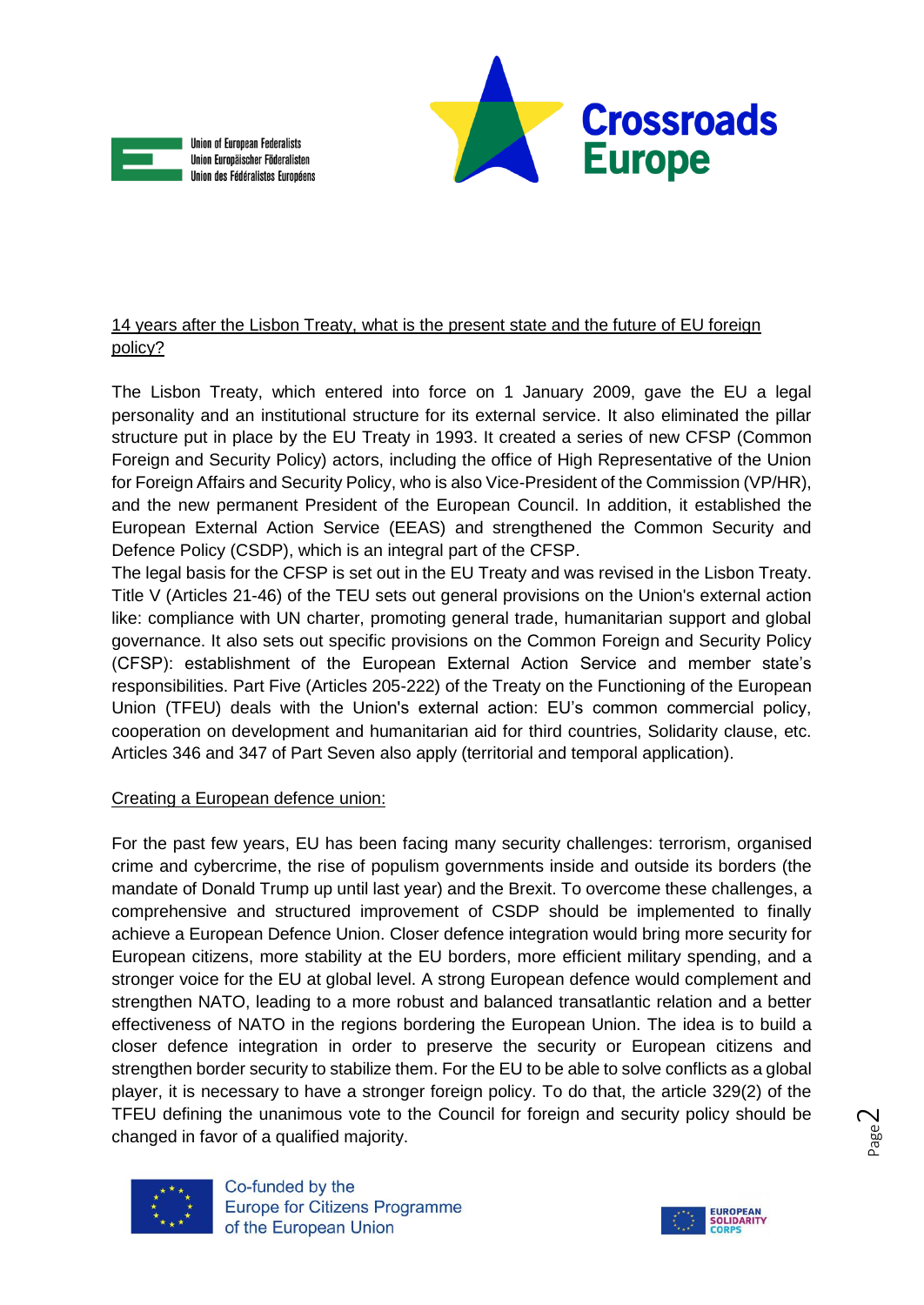



### Take the lead in NATO actions:

To this day, the bigger financial contributor to NATO activities are the United States, and given that he only serious EU coordinating effort used to be undertaken within NATO, European countries' defence systems became structurally dependent on the US. Not having its own army, the EU should take the lead in NATO actions: strengthen the transatlantic partnership, take greater responsibility for its collective security and territorial defence and develop the coordination between EU members within the Alliance (NATO) for the EU values to be taken into account and weigh more when it comes to collective decisions.

## Do more together to build a "diplomatic muscle" in a multipolar world:

In order to be a global player, the EU must achieve strategic autonomy, i.e. emancipate itself from the international leaders of our multipolar world:

- 1. Politically from the US.
- 2. Economically from China concerning trade.
- 3. From Russia for mineral resources (natural gas).

The EU should strengthen cooperation in its foreign policy area pursuing the: "diplomatic muscle" policy strategy. This means a policy of cooperation without dependency to any world hegemonic power. To do that, several policies nowadays in place would need further development: expand the EU's soft power, support the international institutions, protect the international law, and act as an international mediator.

## The interests of each country VS the EU interest, and the possibility of being a global player:

The EU has undoubtedly a strong theoretic influence in the international area due to its position, its action in terms of the major challenges facing our societies (environment, energy, information society, terrorism, etc…). On the other hand, its strategic interests are limited by the European member states themselves because they more often prefer to pursue and safeguard **their** own political interests. In order to be operational and concrete, the EU's common interests have to be perceived and accepted as such by the Europeans themselves, and the EU member states governments too.

With the Green Deal for example, the EU has the opportunity of being a global player and influencing the world stage in the field of climate change. Yet, the European member states have different approaches in addressing the climate economic issues. The challenge for the future is to achieve the ambition of the Green Deal overcoming the divisions and unifying the priorities. It is essential to reach a consensus and to include all types of stakeholders, particularly the citizens, in the debates on the ecological transition.